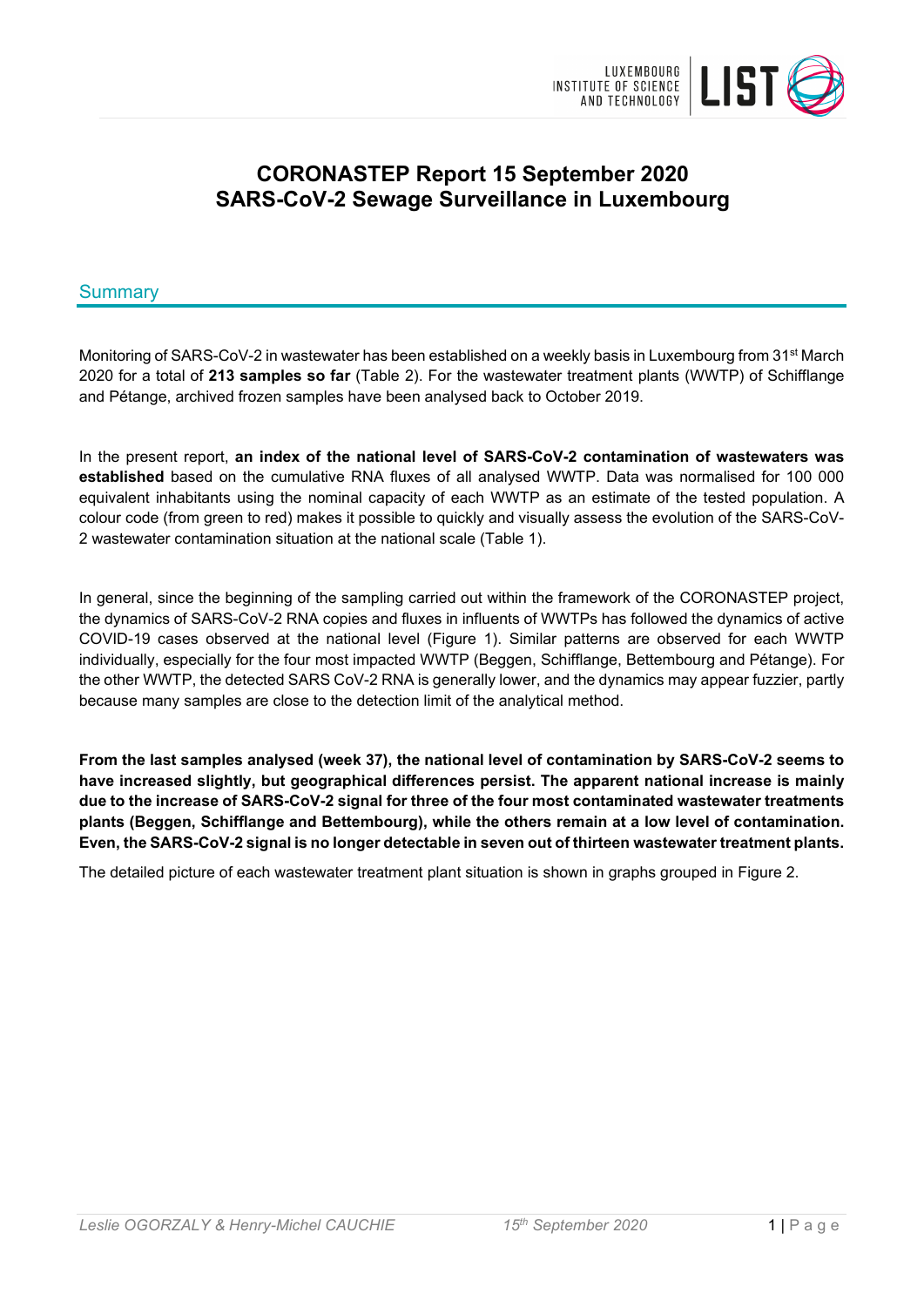

#### *Table 1 – National level of SARS-CoV-2 contamination of wastewaters in Luxembourg.*



*Dark green: negative samples for SARS-CoV-2 gene E (-), Green to red: positive samples for SARS-CoV-2 gene E. The intensity of the color is related to the national SARS-CoV-2 flux (RNA copies / day / 100 000 equivalent inhabitants).*

| Year                                          |             | 2019           |                              |            |           |                                  |                            |                                           |                |            |                                       |                                       |                       |                    |              |                   |                     | 2020              |            |            |                     |                                         |                          |            |            |            |            |            |                                         |                   |                      |                             |
|-----------------------------------------------|-------------|----------------|------------------------------|------------|-----------|----------------------------------|----------------------------|-------------------------------------------|----------------|------------|---------------------------------------|---------------------------------------|-----------------------|--------------------|--------------|-------------------|---------------------|-------------------|------------|------------|---------------------|-----------------------------------------|--------------------------|------------|------------|------------|------------|------------|-----------------------------------------|-------------------|----------------------|-----------------------------|
| Week                                          | ↽<br>4<br>ě | ω<br>4<br>Week | $\frac{6}{4}$<br><b>Neek</b> | 51<br>Week | ന<br>Week | $\overline{\phantom{0}}$<br>Week | ᡡ<br>훇<br>$\mathbf \omega$ | $\overline{\phantom{0}}$<br>ᆔ<br>eek<br>2 | 4<br>H<br>Week | 15<br>Week | G<br>$\overline{\phantom{0}}$<br>Week | $\overline{\phantom{0}}$<br>⊣<br>Week | $\infty$<br>−<br>Week | ᡡ<br>↽<br>≚<br>ee) | 0<br>๛<br>ee | ⊣<br>$\sim$<br>ěK | $\sim$<br>2<br>Week | 23<br><b>Week</b> | 24<br>Week | 25<br>Week | G<br>$\sim$<br>Week | $\overline{\phantom{0}}$<br>$\sim$<br>æ | $\infty$<br>$\sim$<br>ěK | 29<br>Week | 30<br>Week | 31<br>Week | 32<br>Week | 33<br>Week | $\overline{a}$<br>ന്<br>⊻<br><b>Jeg</b> | L<br>$\sim$<br>ee | 6<br>നി<br>/eek<br>2 | $\overline{\Omega}$<br>Week |
| <b>National</b><br>Contami<br>nation<br>Level |             |                |                              |            |           |                                  |                            |                                           |                |            |                                       |                                       |                       |                    |              |                   |                     |                   |            |            |                     |                                         |                          |            |            |            |            |            |                                         |                   |                      |                             |

*Figure 1 – RT-qPCR quantification time-course monitoring of SARS-CoV-2 (E gene) in Luxembourgish wastewater samples from March to September 2020. Grey squares: daily-confirmed cases for Luxembourgish residents, dots: cumulative SARS-CoV-2 flux (RNA copies / day / 100 000 equivalent inhabitants).*



**Luxembourg**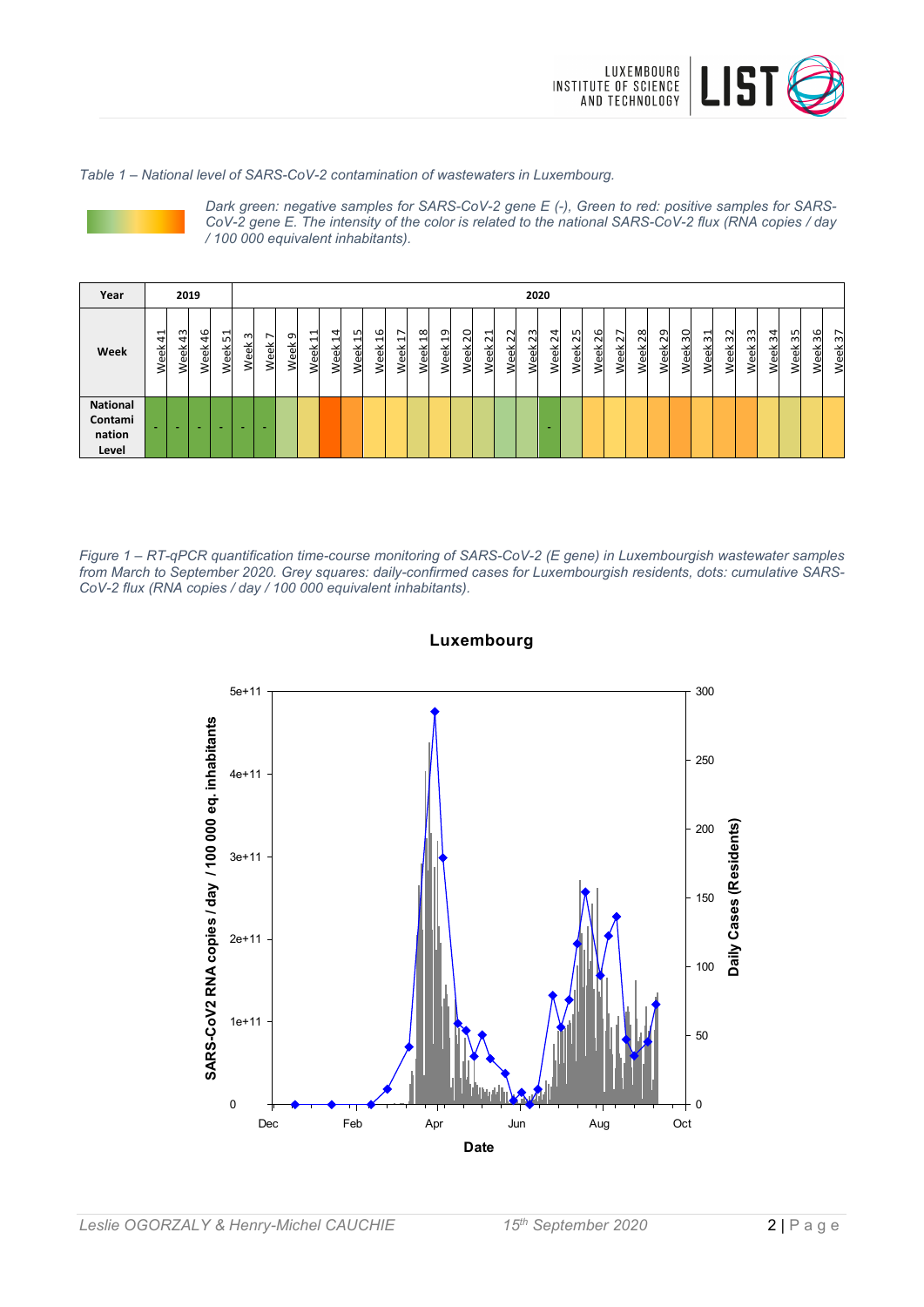

*Figure 2 – RT-qPCR quantification time-course monitoring of SARS-CoV-2 (E gene) in wastewater samples from March to September 2020. Grey squares: daily-confirmed cases for the contributory area of each wastewater treatment plant, dots: SARS-CoV-2 flux (RNA copies / day / 10 000 equivalent inhabitants).* The wastewater treatment plants of Boevange-sur-Attert and Wiltz are not presented (to low number of samples).

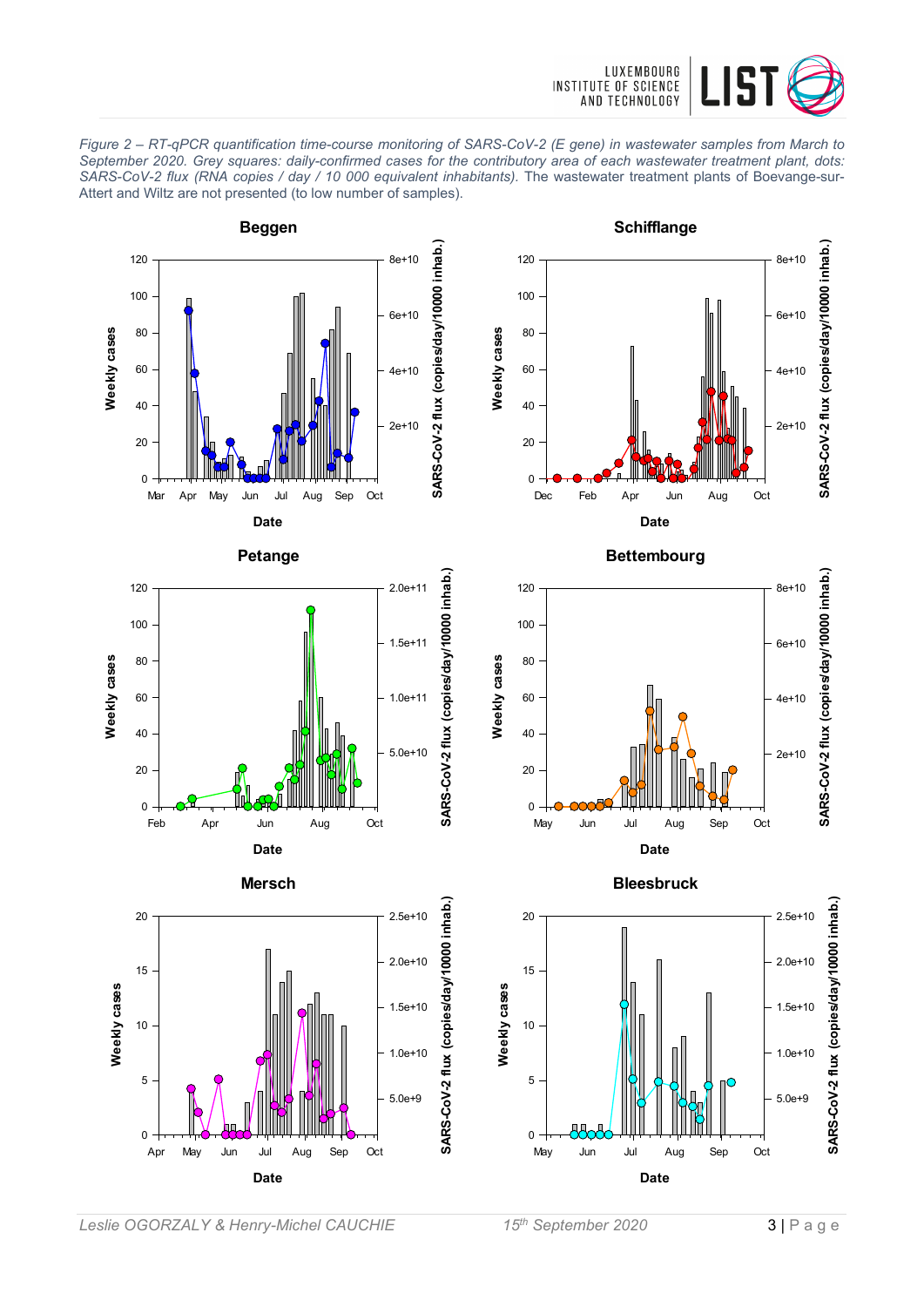![](_page_3_Picture_0.jpeg)

![](_page_3_Figure_1.jpeg)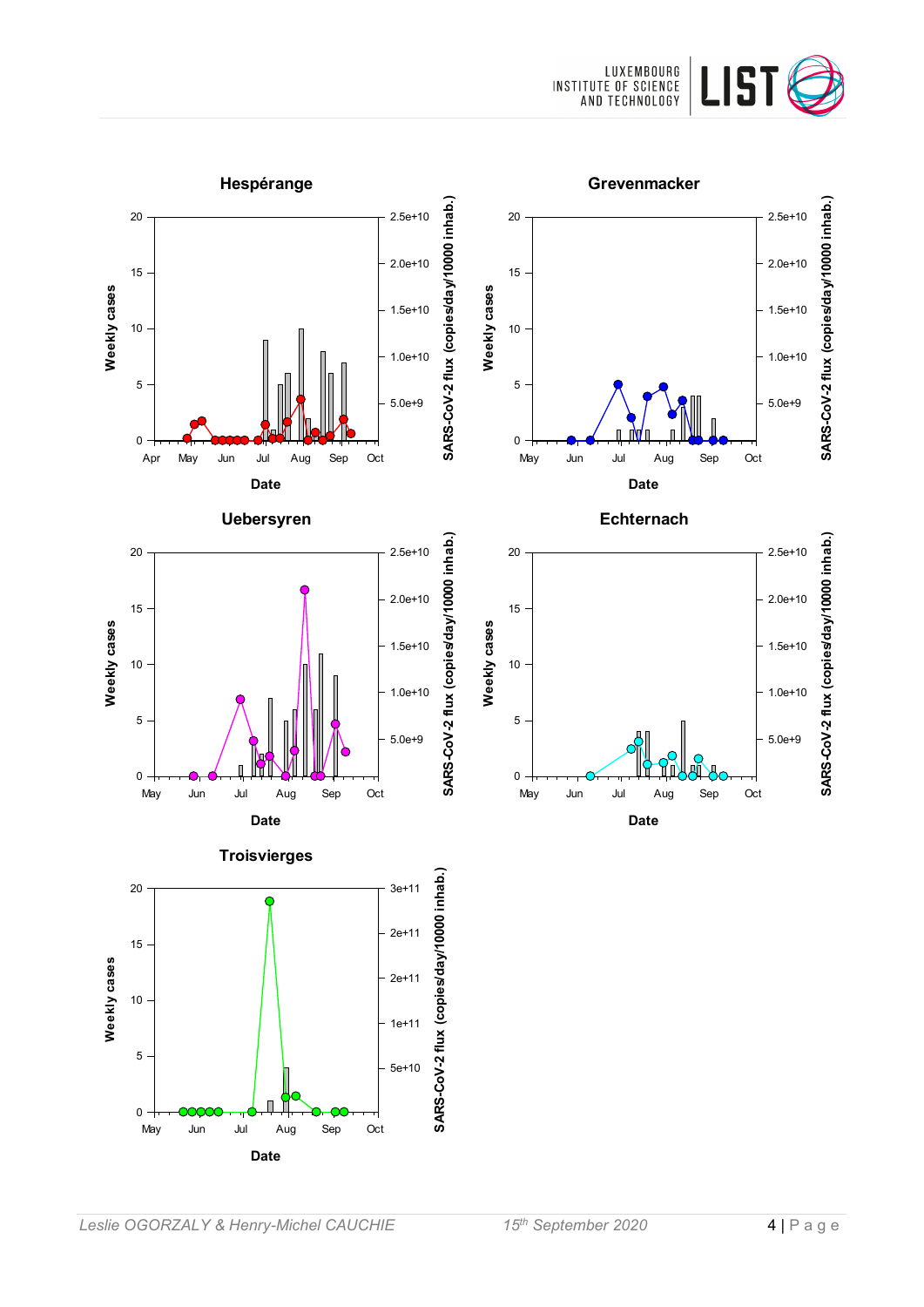![](_page_4_Picture_0.jpeg)

#### *Table 2- Timing of sewage sampling*

|                                      |                                       |                          |                |                | 2019           |                |                           |                                     |                   |                           |                        |                |                |                                 |                 |                           |              |                           |                           |             | 2020         |                           |            |                           |                |                           |                           |            |                           |                           |                           |                           |                           |                       |                |
|--------------------------------------|---------------------------------------|--------------------------|----------------|----------------|----------------|----------------|---------------------------|-------------------------------------|-------------------|---------------------------|------------------------|----------------|----------------|---------------------------------|-----------------|---------------------------|--------------|---------------------------|---------------------------|-------------|--------------|---------------------------|------------|---------------------------|----------------|---------------------------|---------------------------|------------|---------------------------|---------------------------|---------------------------|---------------------------|---------------------------|-----------------------|----------------|
| Wastewater<br><b>Treatment Plant</b> | Nominal capacity<br>(eq. inhabitants) | Inhabitants<br>connected | Week 41        | Week 43        | Week 46        | 51<br>Week     | $\mathsf{c}$<br>Week      | $\overline{ }$<br>Week <sup>-</sup> | Week <sub>9</sub> | $\Xi$<br>Week             | $\overline{1}$<br>Week | 15<br>Week     | 16<br>Week     | $\overline{\mathbf{r}}$<br>Week | $^{28}$<br>Week | $\overline{a}$<br>Week    | 20<br>Week   | $\overline{21}$<br>Week   | 22<br>Week                | 23<br>Week: | 24<br>Week   | 25<br>Week                | 26<br>Week | 27<br>Week                | $28$<br>Week   | 29<br>Week                | 30<br>Week                | 31<br>Week | 32<br>Week                | 33<br>Week                | $\mathfrak{z}$<br>Week    | 35<br>Week                | 36<br>Week                | $\frac{2}{3}$<br>Week | Total samples  |
| Beggen                               | 210000                                | 139731                   |                |                |                |                |                           |                                     |                   |                           | $\mathsf{x}$           | x              | X              | X                               | X               | $\boldsymbol{\mathsf{x}}$ | x            | $\boldsymbol{\mathsf{x}}$ | $\mathsf{x}$              | x           | $\mathsf{x}$ | $\boldsymbol{\mathsf{x}}$ | X          | X                         | X              | $\mathsf{x}$              | $\mathsf{x}$              | X          | $\boldsymbol{\mathsf{x}}$ | $\mathsf{x}$              | X                         | x                         | $\boldsymbol{\mathsf{x}}$ | X                     | 24             |
| Bettembourg                          | 95000                                 | 53606                    |                |                |                |                |                           |                                     |                   |                           |                        |                |                |                                 |                 |                           | x            | X                         | $\boldsymbol{\mathsf{x}}$ | x           | X            | X                         | x          | x                         | X              | $\boldsymbol{\mathsf{x}}$ | X                         | X          | $\boldsymbol{\mathsf{x}}$ | $\boldsymbol{\mathsf{x}}$ | X                         | x                         | X                         | x                     | 18             |
| Schifflange                          | 90000                                 | 68143                    | X              | x              | $\mathsf{x}$   | x              | $\boldsymbol{\mathsf{x}}$ | $\mathsf{x}$                        | $\mathsf{x}$      | x                         | $\mathsf{x}$           | x              | $\mathsf{x}$   | X                               | $\mathsf{x}$    | $\mathsf{x}$              | $\mathsf{x}$ | $\pmb{\chi}$              | $\mathsf{x}$              | x           | X            | $\boldsymbol{\mathsf{x}}$ | x          | X                         | x              | $\mathsf{x}$              | $\mathsf{x}$              | x          | $\boldsymbol{\mathsf{x}}$ | $\boldsymbol{\mathsf{x}}$ | X                         | $\boldsymbol{\mathsf{x}}$ | $\boldsymbol{\mathsf{x}}$ | x                     | 32             |
| Bleesbrück                           | 80000                                 | 30930                    |                |                |                |                |                           |                                     |                   |                           |                        |                |                |                                 |                 |                           |              | $\boldsymbol{\mathsf{x}}$ | $\mathsf{x}$              | x           | X            | $\boldsymbol{\mathsf{x}}$ | x          | X                         | $\mathsf{x}$   |                           | X                         | X          | $\boldsymbol{\mathsf{x}}$ | $\mathsf{x}$              | X                         | x                         | $\boldsymbol{\mathsf{x}}$ | x                     | 16             |
| Mersch                               | 70000                                 | 30473                    |                |                |                |                |                           |                                     |                   |                           |                        |                |                |                                 | x               | X                         | x            | $\boldsymbol{\mathsf{x}}$ | $\mathsf{x}$              | x           | X            | X                         | x          | X                         | $\pmb{\times}$ | X                         | X                         | X          | $\boldsymbol{\mathsf{x}}$ | $\mathsf{x}$              | X                         | $\boldsymbol{\mathsf{x}}$ | $\boldsymbol{\mathsf{x}}$ | X                     | 20             |
| Pétange                              | 50000                                 | 59481                    | $\mathsf{x}$   | x              | X              | x              | $\boldsymbol{\mathsf{x}}$ | $\boldsymbol{\mathsf{x}}$           | x                 | $\boldsymbol{\mathsf{x}}$ |                        |                |                |                                 | X               | X                         | x            | X                         | $\mathsf{x}$              | X           | X            | $\mathsf{x}$              | x          | $\boldsymbol{\mathsf{x}}$ | $\mathsf{x}$   | X                         | $\boldsymbol{\mathsf{x}}$ | x          | $\boldsymbol{\mathsf{x}}$ | $\mathsf{x}$              | X                         | x                         | $\mathsf{x}$              | x                     | 28             |
| Hesperange                           | 36000                                 | 15479                    |                |                |                |                |                           |                                     |                   |                           |                        |                |                |                                 | x               | X                         | x            | $\boldsymbol{\mathsf{x}}$ | $\mathsf{x}$              | x           | X            | X                         | x          | X                         | $\mathsf{x}$   | X                         | $\boldsymbol{\mathsf{x}}$ | X          | $\boldsymbol{\mathsf{x}}$ | $\mathsf{x}$              | x                         | x                         | $\boldsymbol{\mathsf{x}}$ | x                     | 20             |
| Echternach                           | 36000                                 | 7499                     |                |                |                |                |                           |                                     |                   |                           |                        |                |                |                                 |                 |                           |              |                           |                           |             | X            |                           |            |                           | X              | X                         | X                         | X          | $\boldsymbol{\mathsf{x}}$ | $\mathsf{x}$              | X                         | X                         | $\boldsymbol{\mathsf{x}}$ | x                     | 11             |
| Uebersyren                           | 35000                                 | 18600                    |                |                |                |                |                           |                                     |                   |                           |                        |                |                |                                 |                 |                           |              |                           | $\mathsf{x}$              |             | $\mathsf{x}$ |                           | x          |                           | $\mathsf{x}$   | X                         | X                         | x          | $\boldsymbol{\mathsf{x}}$ | $\mathsf{x}$              | X                         | x                         | x                         | x                     | 13             |
| Grevenmacher                         | 47000                                 | 9835                     |                |                |                |                |                           |                                     |                   |                           |                        |                |                |                                 |                 |                           |              |                           | $\mathsf{x}$              |             | $\mathsf{x}$ |                           | x          |                           | $\mathsf{x}$   | X                         | $\boldsymbol{\mathsf{x}}$ | x          | $\boldsymbol{\mathsf{x}}$ | $\mathsf{x}$              | x                         | x                         | $\boldsymbol{\mathsf{x}}$ | x                     | 13             |
| Troisvierges                         | 5000                                  | 3411                     |                |                |                |                |                           |                                     |                   |                           |                        |                |                |                                 |                 |                           |              | $\boldsymbol{\mathsf{x}}$ | $\mathsf{x}$              | x           | x            | $\mathsf{x}$              |            |                           | $\mathsf{x}$   |                           | $\boldsymbol{\mathsf{x}}$ | X          | $\boldsymbol{\mathsf{x}}$ |                           | $\boldsymbol{\mathsf{x}}$ |                           | $\mathsf{x}$              | X                     | 12             |
| Boevange / Attert                    | 15000                                 | 1170                     |                |                |                |                |                           |                                     |                   |                           |                        |                |                |                                 |                 |                           |              |                           |                           |             |              |                           |            |                           |                |                           |                           |            |                           |                           | x                         | X                         | $\mathsf{x}$              | X                     | 4              |
| Wiltz                                |                                       | 6944                     |                |                |                |                |                           |                                     |                   |                           |                        |                |                |                                 |                 |                           |              |                           |                           |             |              |                           |            |                           |                |                           |                           |            |                           |                           |                           | x                         |                           | х                     | $\overline{2}$ |
| <b>Total</b>                         | 769000                                | 445302                   | $\overline{2}$ | $\overline{2}$ | $\overline{2}$ | $\overline{2}$ | $\overline{2}$            | $\overline{2}$                      | $\overline{2}$    | $\overline{2}$            | $\overline{2}$         | $\overline{2}$ | $\overline{2}$ | $\overline{2}$                  | 5               | 5                         | 6            | 8                         | 10                        | 8           | 11           | 8                         | 9          | $\overline{7}$            | 11             | 9                         | 11                        | 11         | 11                        | 10                        | 12                        | 12                        | 12                        | 13                    | 213            |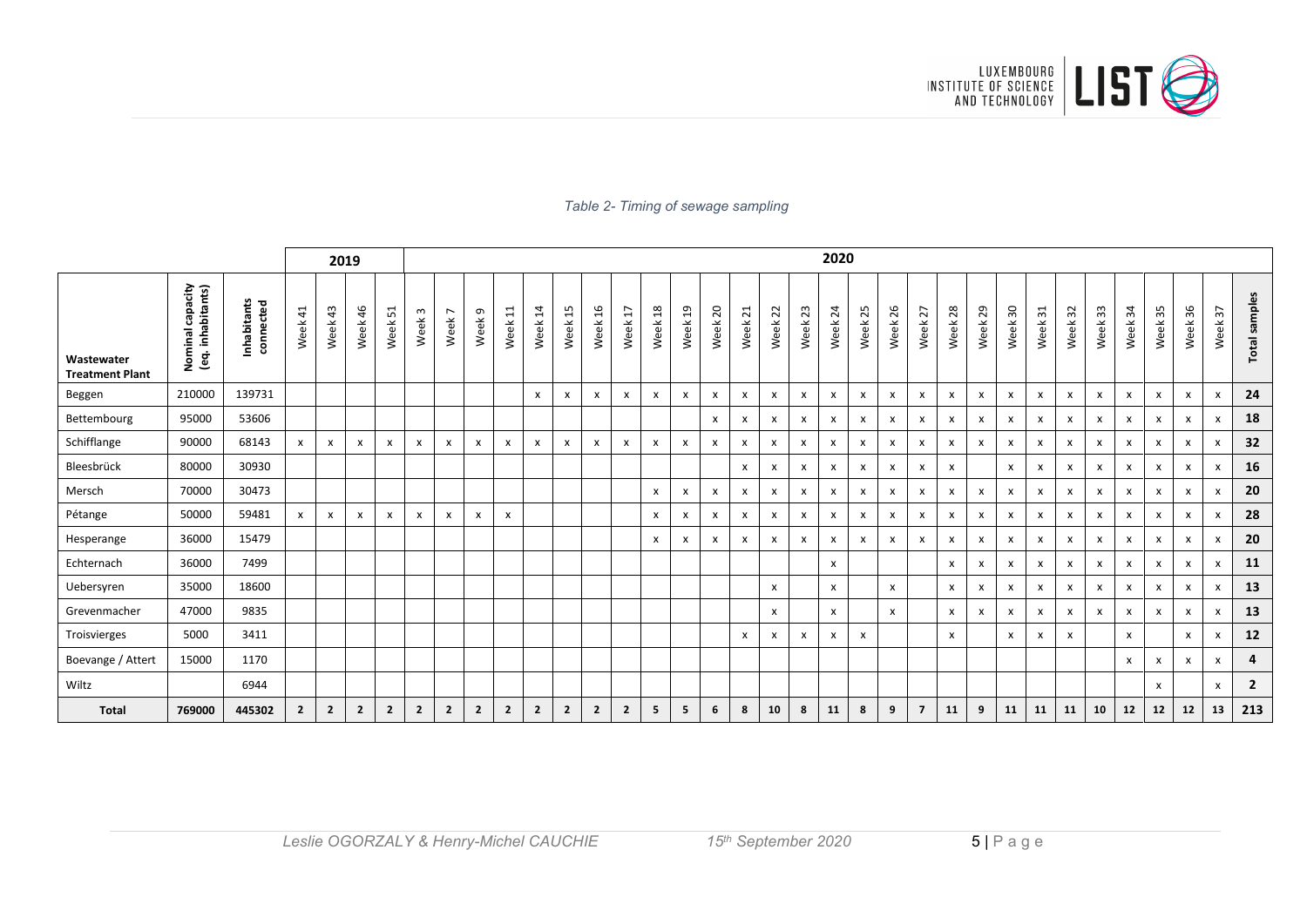# Materials and Methods

![](_page_5_Picture_1.jpeg)

#### **Sewage samples**

From March to September 2020, up to thirteen WWTPs were sampled at the inlet of the plant according to the planning presented in Table 2. The operators of the WWTPs sampled a 24-h composite sample of 96 samples according to your own sampling procedure. Composite sample was stored at 4°C until sample processing.

### **Sample processing**

The samples were transported to the laboratory at 4°C and viral RNA was isolated on the day of sampling. Larger particles (debris, bacteria) were removed from the samples by pelleting using centrifugation at 2,400 x g for 20 min at 4°C. A volume of 120 mL of supernatant was filtered through Amicon® Plus-15 centrifugal ultrafilter with a cut-off of 10 kDa (Millipore) by centrifugation at 3,220 x g for 25 min at 4°C. The resulting concentrate was collected and 140 µL of each concentrate was then processed to extract viral RNA using the QIAamp Viral RNA mini kit (Qiagen) according to the manufacturer's protocol. Elution of RNA was done in 60 μL of elution buffer.

### **Real-time One-Step RT-PCR**

Samples are screened for the presence of *Sarbecovirus* (*Coronaviridae, Betacoronaviruses*) and/or SARS-CoV-2 virus RNA by two distinct real-time one-step RT-PCR, one on the E gene (Envelope small membrane protein) and the second on the N gene (nucleoprotein). The E gene real-time RT-PCR can detect *Sarbecoviruses*, i.e. SARS-CoV, SARS-CoV-2 and closely related bat viruses. In the context of the COVID19 pandemic, it can be assumed that only SARS-CoV-2 strains will be detected by this assay given that SARS-CoV virus has been eradicated and other bat viruses do not commonly circulate in the human population. The E gene assay is adapted from Corman et al. [17]. The N gene real-time RT-PCR assay (N1 assay) specifically detects SARS-CoV-2 virus. It is adapted from the CDC protocol[1](#page-5-0). The two primers/probe sets are presented in Table 3. The RTqPCR protocols and reagents were all provided by the LIH.

| <b>Target</b> | <b>Primer name</b> | Primer sequence (5' to 3')                     | <b>References</b> |
|---------------|--------------------|------------------------------------------------|-------------------|
| E gene        | E Sarbeco F1       | 5-ACAGGTACGTTAATAGTTAATAGCGT-3                 | Corman et al.,    |
|               | E Sarbeco R2       | 5-ATATTGCAGCAGTACGCACACA-3                     | 2020              |
|               | E Sarbeco P1       | 5'-FAM-ACACTAGCCATCCTTACTGCGCTTCG-BHQ1         |                   |
| N gene        | 2019-nCoV N1 Fw    | 5'-GAC CCC AAA ATC AGC GAA AT-3'               | <b>CDC</b>        |
|               | 2019-nCoV N1 Rv    | 5'-TCT GGT TAC TGC CAG TTG AAT CTG-3'          |                   |
|               | 2019-nCoV N1 Probe | 5'-FAM-ACC CCG CAT TAC GTT TGG TGG ACC-BHQ1-3' |                   |

#### *Table 3 – RT-qPCR primer-probe sets*

Each reaction contained 5 μL of RNA template, 5 μL of TaqPath 1-step RT-qPCR MasterMix (A15299, Life Technologies), 0.5 µL of each primer (20 µM) and probe (5 µM) and the reaction volume was adjusted to a final volume of 20 μL with molecular biology grade water. Thermal cycling reactions were carried out at 50 °C for 15 min, followed by 95 °C for 2 min and 45 cycles of 95 °C for 3 sec and 58°C (E gene) or 53°C (N gene) for 30 sec using a Viia7 Real-Time PCR Detection System (Life Technologies). Reactions were considered positive (limit of detection – LOD) if the cycle threshold (Ct value) was below 40 cycles.

<span id="page-5-0"></span><sup>1</sup> https://www.cdc.gov/coronavirus/2019-ncov/downloads/rt-pcr-panel-primer-probes.pdf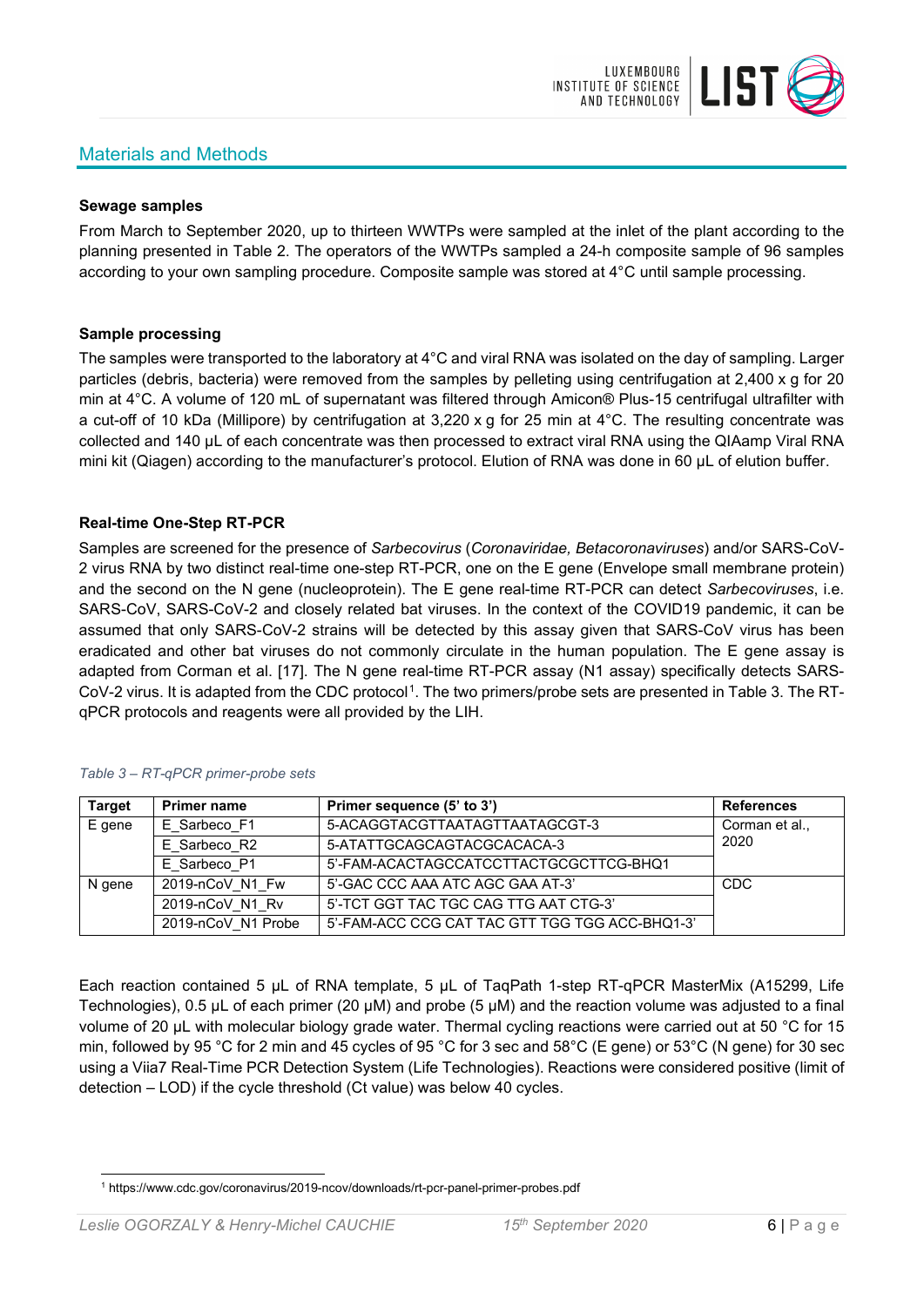![](_page_6_Picture_0.jpeg)

### **Controls**

A non-target RNA fragment commercially available (VetMAX™ Xeno™ IPC and VetMAX™ Xeno™ IPC Assay, ThermoFischer Scientific) was added to the viral RNA extract from sewage concentrates as an internal positive control (IPC). This IPC-RNA is used to control the performance of the RT-qPCR (E gene) and to detect the presence of RT-qPCR inhibitors.

Viral RNA copies quantification of both targeting genes in wastewater samples was performed using RT-qPCR standard curves generated using EDX SARS-CoV-2 Standard (Biorad). This standard is manufactured with synthetic RNA transcripts containing 5 targets (E, N, S, ORF1a, and RdRP genes of SARS-CoV-2, 200,000 copies/mL each).Using such a standard, the limits of quantification (LOQ) of both RT-qPCR assays were estimated to 1 RNA copy per reaction (Figure 3).

![](_page_6_Figure_4.jpeg)

*Figure 3 – RT-qPCR standard curves established for both targeting genes (E gene and N gene) of SARS-CoV-2 using a commercially available standard (Biorad).*

#### **Data interpretation**

A sample is declared positive for the presence of SARS-CoV-2 if both targets (E and N gene) are detected with Ct values less than or equal to the LOQ. If only one target is detected or if target genes are detected with Ct values between the LOD and the LOQ, samples are reported as presumptive positive (+/-). A sample is declared negative when no target genes are detected (Ct values superior to the LOD).

In case of presumptive positive, sample is tested again using another RT-qPCR detection assay (Allplex 2019 nCoV Assay, Seegene). This commercially available detection kit is a multiplex real-time RT-PCR assay for simultaneous detection of three target genes of SARS-CoV-2 in a single tube. The assay is designed to detect RdRP and N genes specific for SARS-CoV-2, and E gene specific for all *Sarbecovirus* including SARS-CoV-2.

As shown in Figure 4, a good linear relationship  $(R^2: 0.92)$  was obtained between the SARS-CoV-2 RNA concentrations estimated using the E gene and the N gene, respectively. Therefore, only the E gene results were presented in this report.